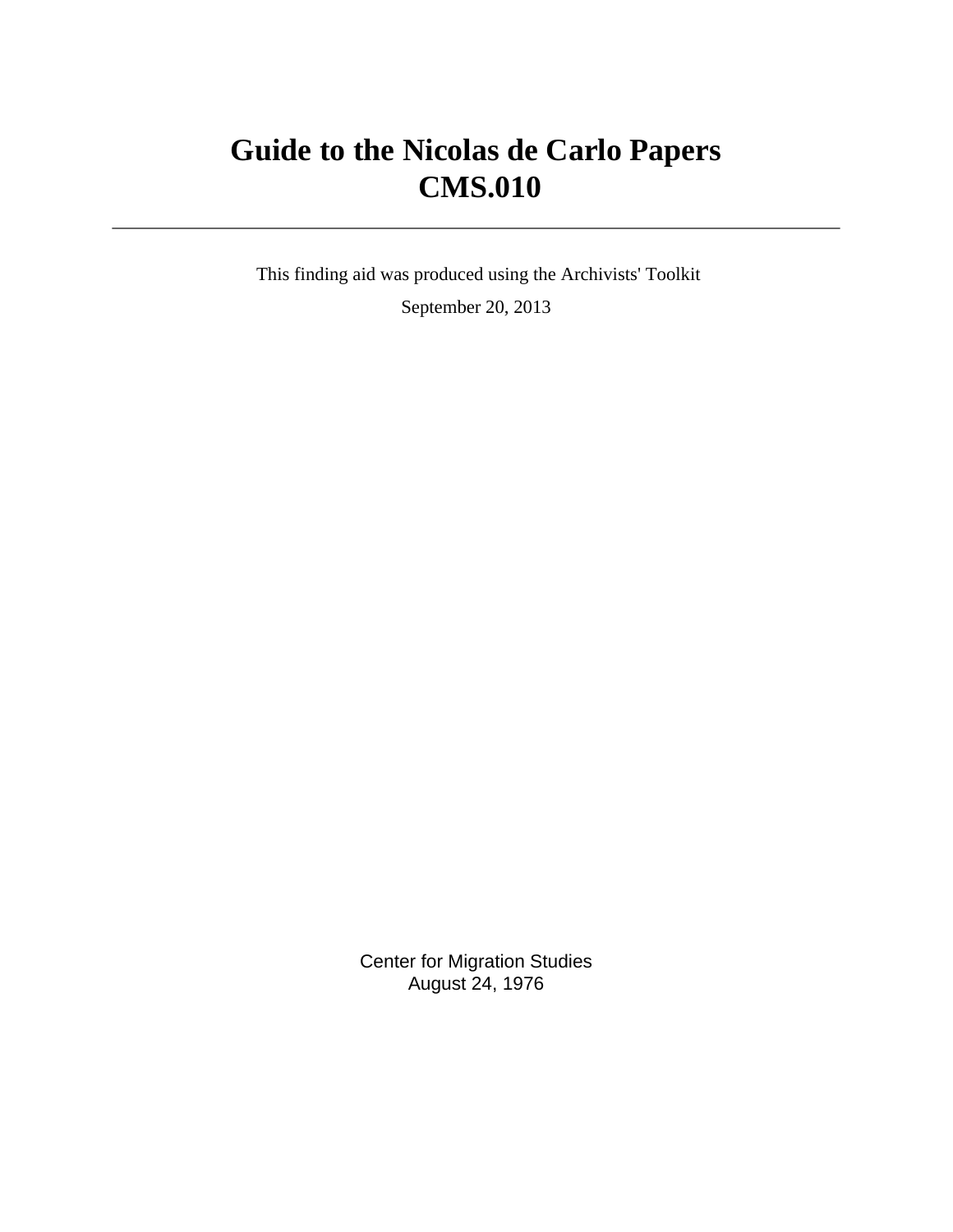# **Table of Contents**

|  | Series III: Files Relating to Holy Rosary Church Activities and Reverend de Carlo 8 |  |
|--|-------------------------------------------------------------------------------------|--|
|  |                                                                                     |  |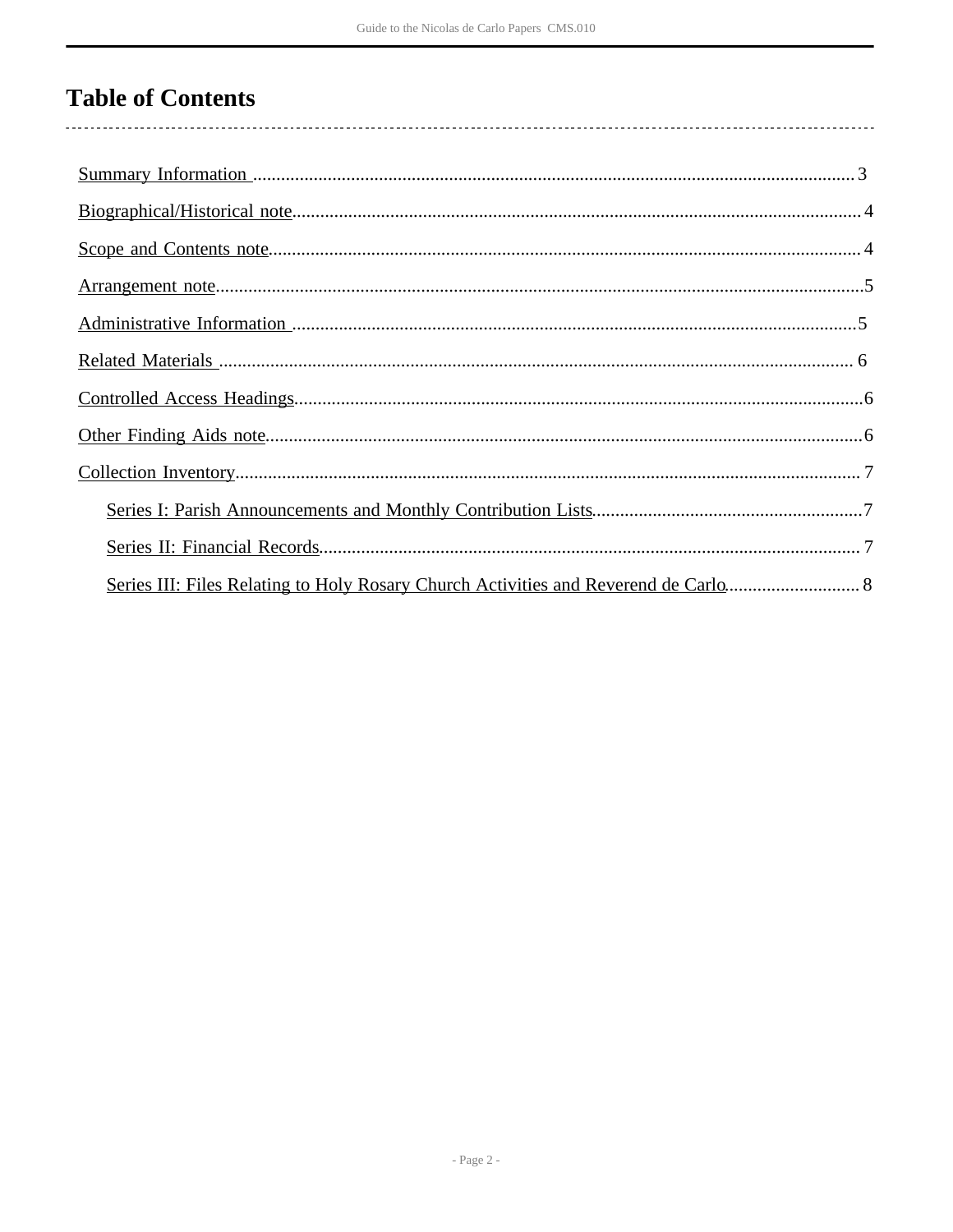# <span id="page-2-0"></span>**Summary Information**

 $\overline{a}$ 

| <b>Repository</b>                                                    | <b>Center for Migration Studies</b>                                                                                                                                                                                                                          |  |  |
|----------------------------------------------------------------------|--------------------------------------------------------------------------------------------------------------------------------------------------------------------------------------------------------------------------------------------------------------|--|--|
| <b>Creator</b>                                                       | De Carlo, Nicola M., (1879-1961)                                                                                                                                                                                                                             |  |  |
| <b>Title</b>                                                         | Nicholas de Carlo Papers                                                                                                                                                                                                                                     |  |  |
| Date [inclusive]                                                     | 1883-1961                                                                                                                                                                                                                                                    |  |  |
| <b>Extent</b>                                                        | 3.5 Linear feet in 7 manuscript boxes and 1 microfilm reel.                                                                                                                                                                                                  |  |  |
| Language                                                             | English                                                                                                                                                                                                                                                      |  |  |
| Language of Materials note The materials are in English and Italian. |                                                                                                                                                                                                                                                              |  |  |
| <b>Abstract</b>                                                      | This collection contains materials related to the activities of Reverend<br>Nicholas de Carlo as the pastor of the Holy Rosary Church in Washington<br>DC. The bulk of the materials cover the period of de Carlo's tenure at the<br>church, from 1909-1960. |  |  |

## **Preferred Citation note**

Center for Migration Studies of New York; Nicholas de Carlo Papers (CMS 010); Box; Folder.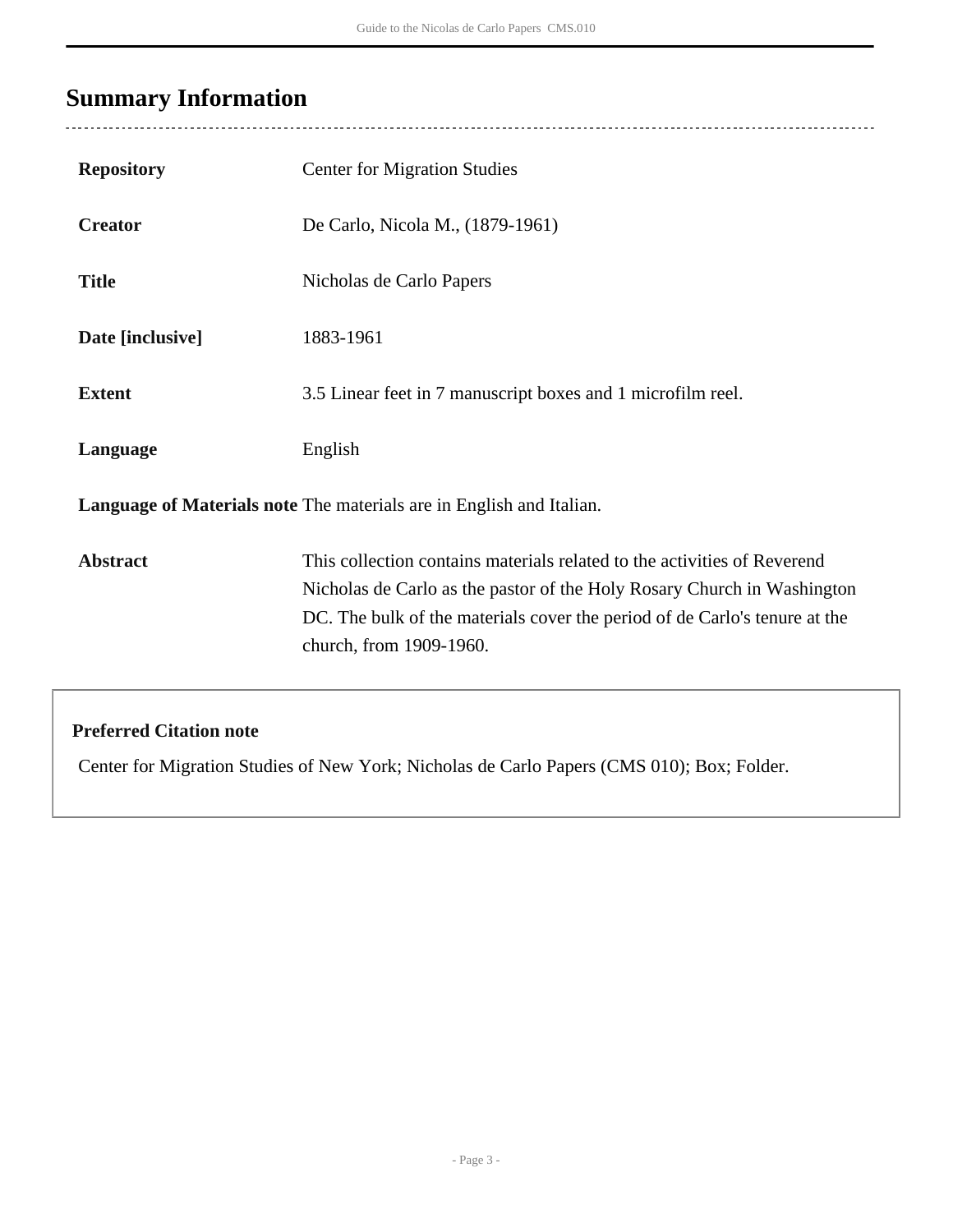# <span id="page-3-0"></span>**Biographical/Historical note**

Reverend Nicolas de Carlo was born on September 11, 1879 in Avigliano (Naples), Italy, and attended Our Lady of Good Council Seminary in Naples. He was ordained in 1902 and in 1910 joined the Augustinian Order. In 1929, he petitioned and was accorded release from his monastic vows to join the ranks of the secular clergy. After serving as a parish priest in Naples for six years, he was commissioned to assist in the newly established Italian Paris of St. Rita in Philadelphia, PA and was their curate from 1908-1912. Wishing to devote himself to teaching, he enrolled at Catholic University for a master's degree in biology while simultaneously pursuing a course of study at the university's Apostolic Mission House. IN 1913, upon the suggestion of the Apostolic Delegate, Archbishop Bonzano, Cardinal Gibbons, directed de Carlo to organize a parish for the Italian colony in Washington DC.

De Carlo founded the Holy Rosary Parish in 1913 with only forty parishioners (out of the three thousand Catholics of Italian birth of descent scattered throughout the greater Washington DC area). The first headquarters of the parish's temporary chapel and Sunday school were in a private home at 3rd and I Street, N.W.. By 1915, the parish had a committee working on organizing the purchase of a church site at 3rd and F Street N.W.. The cornerstone for the new Church was laid by Cardinal Gibbons in 1919 and on April 22, 1923 the finished ediface was dedicated to the Queen of the Holy Rosary. The building cost \$250,000 and elaborate appointments were secured, including a pulpit, a baptistry, Venetian mosaics, a large altarpiece imported from Italy, a gem-studded golden chalice from the king of Italy, and a ciborium, a gift of Pope Pius XI.

Religious and social life of the Italian American community of Washington DC revolved around Holy Rosary. Many clubs and organizations sprang up, directed by the pastor who became the de facto leader and spokesman for Washington's Catholics of Italian descent. Fundraising benefits were held annually and by 1938, the church was debt free. It possessed a parish hall, storage facilities, and a basement for social meeting. IN 1942, a long promised bell tower and rectory were erected and in the early 1950s, de Carlo added a 120 acre farm in Mitchellville, MD to the parish complex, on which the Villa Rosa Rest Home was built in accordance with de Carlo's wishes.

De Carlo remained pastor of the parish until his retirement at the age of 81 in 1960. The parish and rest home passed under the administration of the Scalabrinian Fathers with Reverend Giulivo Tessarolo serving as pastor.

# <span id="page-3-1"></span>**Scope and Contents note**

This collection sheds light on both the life of the Holy Rosary Church and the activities of its founder and pastor, Reverend Nicholas de Carlo, spanning the period of 1901-1963. The collection contains an almost complete set of weekly parish announcements and monthly contribution lists with names of donors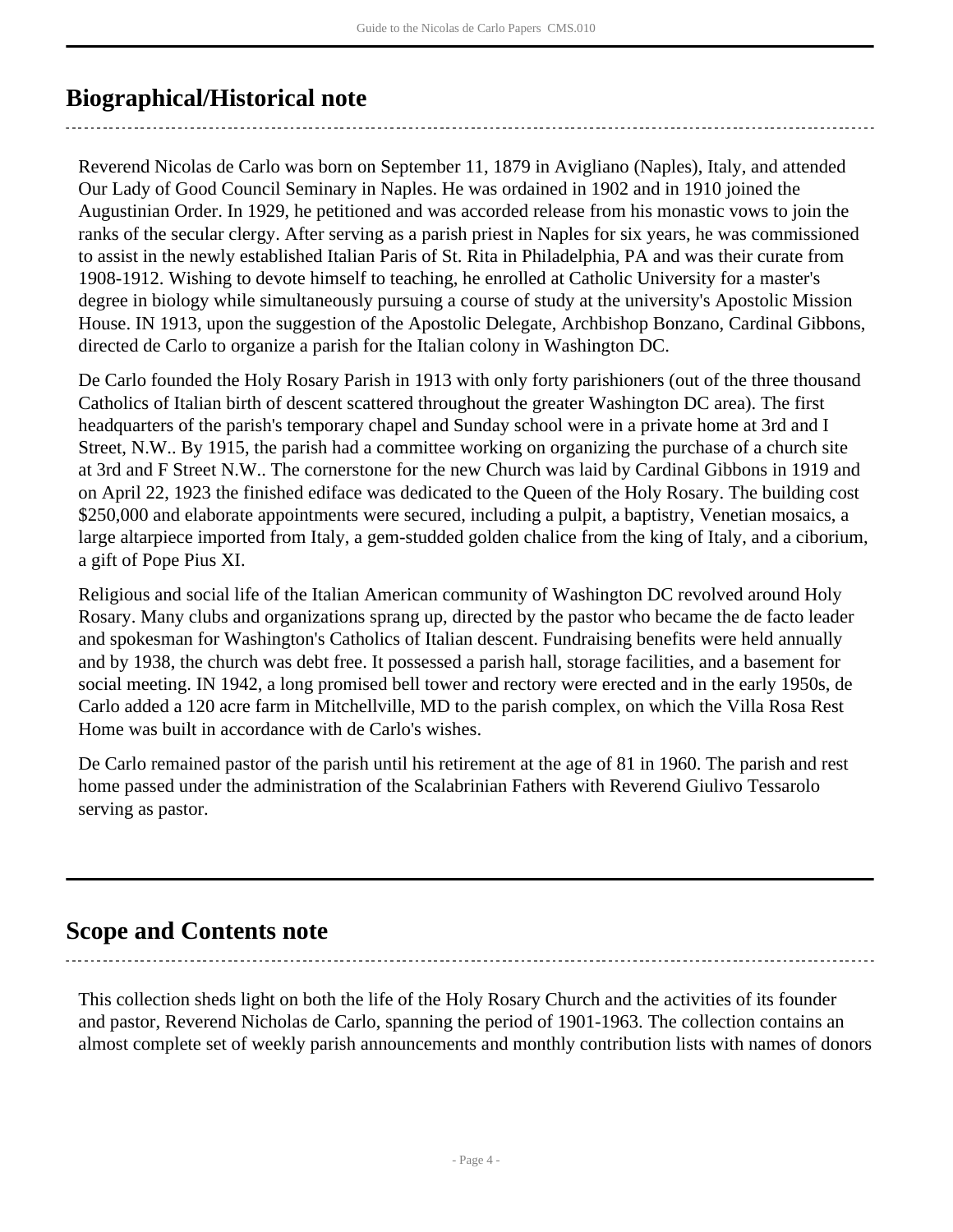and amounts donated. There is a significant amount of bookkeeping records, including bills, receipts, fundraising ledgers, account books, and checkbook stubs. The collection also contains newspaper clippings, printed documents, correspondence photographs, books, pamphlets, artifacts, and manuscripts of sermons mostly likely written by de Carlo.

## <span id="page-4-0"></span>**Arrangement note**

This collection is arranged in there series:

Series I: Parish Announcements and Monthly Contribution Lists Series II: Financial Records Series III: Files Relating to Holy Rosary Church and Reverend de Carlo

# <span id="page-4-1"></span>**Administrative Information**

#### **Publication Information**

Center for Migration Studies August 24, 1976

#### **Revision Description**

Edited by Nicole Greenhouse in compliance with DACS May 2013

#### **Conditions Governing Access note**

Open to researchers by appointment.

#### **Conditions Governing Use note**

Copyright is owned by Saint Charles Province of the Society of Saint Charles/Scalabrinians. Permission to publish materials must be requested before use.

#### **Immediate Source of Acquisition note**

Gift of the Holy Rosary Church.

#### **Processing Information note**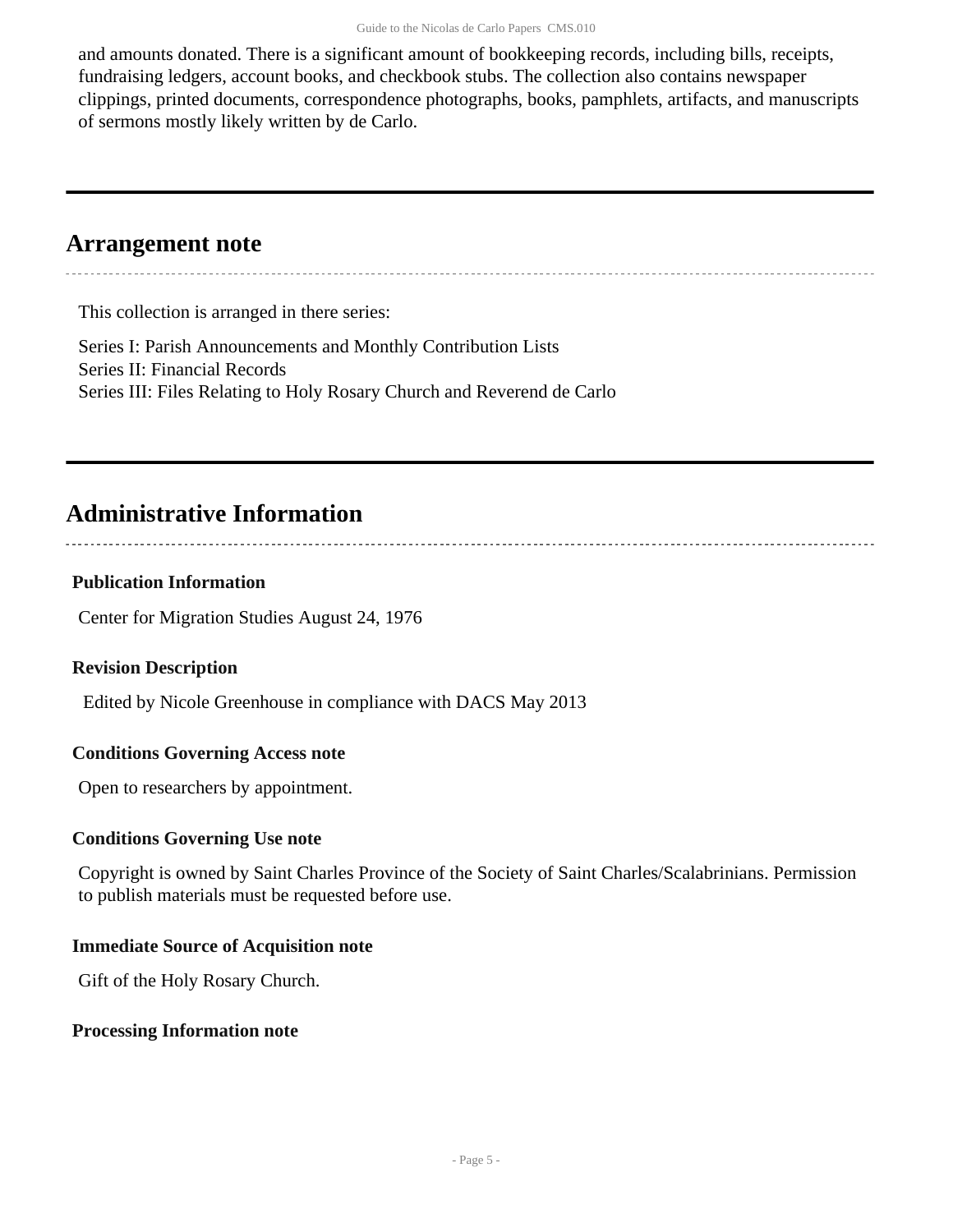In 2013, this collection was entered into the Archivists' Toolkit in compliance with DACS and box level descriptions were edited. (The original finding aid is available in print upon request). The original unknown archivist grouped the materials into three distinct groups and in 2013, these groups were intellectually grouped into series and given series titles.

# <span id="page-5-0"></span>**Related Materials**

#### **Related Archival Materials note**

This collection is related to the Holy Rosary Church, Washington D.C. Records (CMS 036).

# <span id="page-5-1"></span>**Controlled Access Headings**

### **Corporate Name(s)**

• Holy Rosary (Church : Washington, D.C.).

#### **Subject(s)**

- Church records and registers |z Washington (D.C.)
- Priests |z United States.

## <span id="page-5-2"></span>**Other Finding Aids note**

The original inventory is available in print upon request.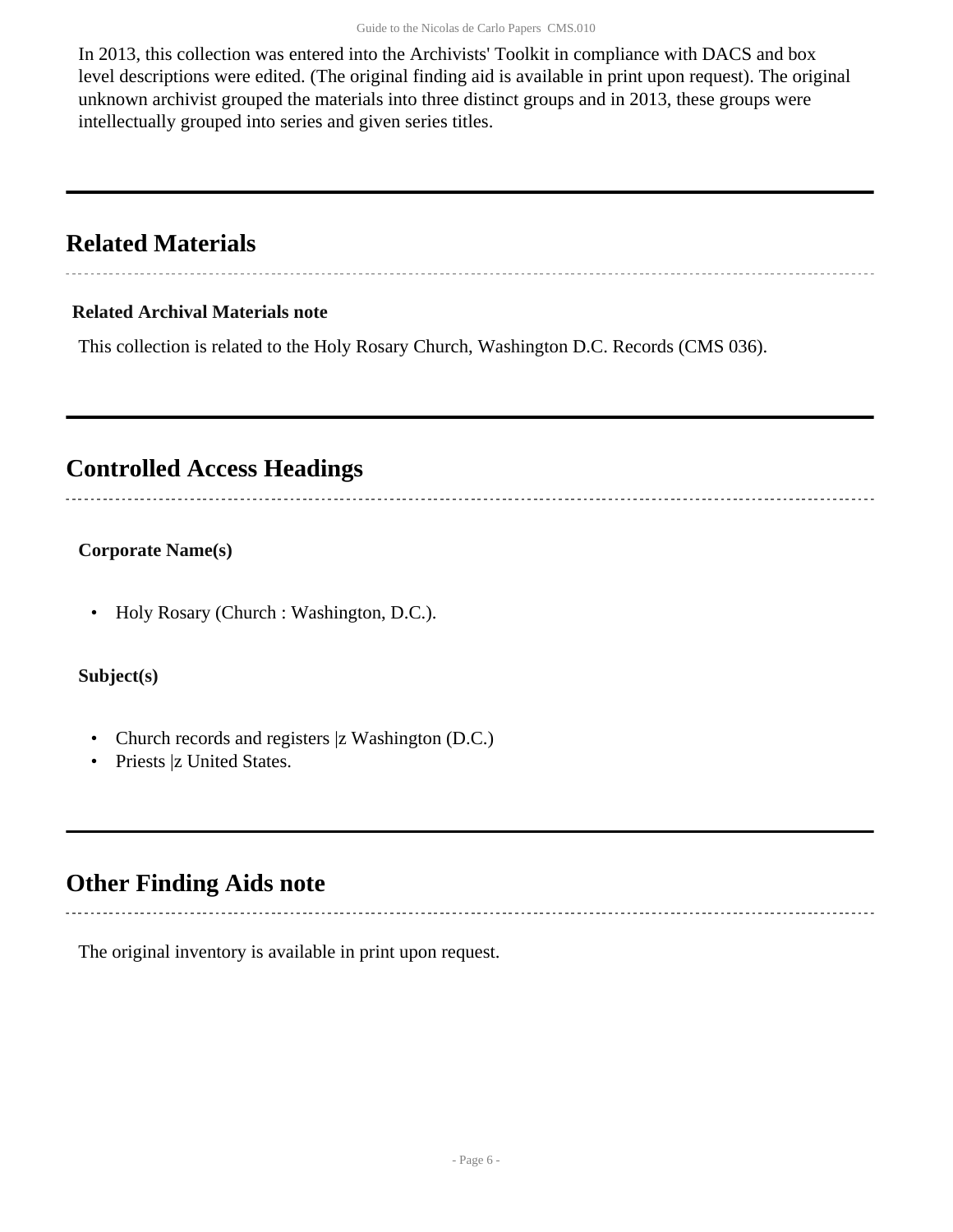# <span id="page-6-0"></span>**Collection Inventory**

<span id="page-6-1"></span>**Series I: Parish Announcements and Monthly Contribution Lists 1920-1960** 

#### **Scope and Contents note**

This box contains parish announcements and contribution lists.

Box 1 1920-1939

#### **Scope and Contents note**

Box 1 contains parish announcements for the Holy Rosary Church in English and Italian from 1920 to 1931.

Box 2 1940-1960

#### **Scope and Contents note**

Box 2 contains parish announcements and contribution lists in English and Italian from the Holy Rosary Church from 1940-1960.

<span id="page-6-2"></span>**Series II: Financial Records 1913-1961** 

#### **Scope and Contents note**

This series contains mostly material related to fundraising and bookkeeping for the Holy Rosary Church.

Box 3 1913-1960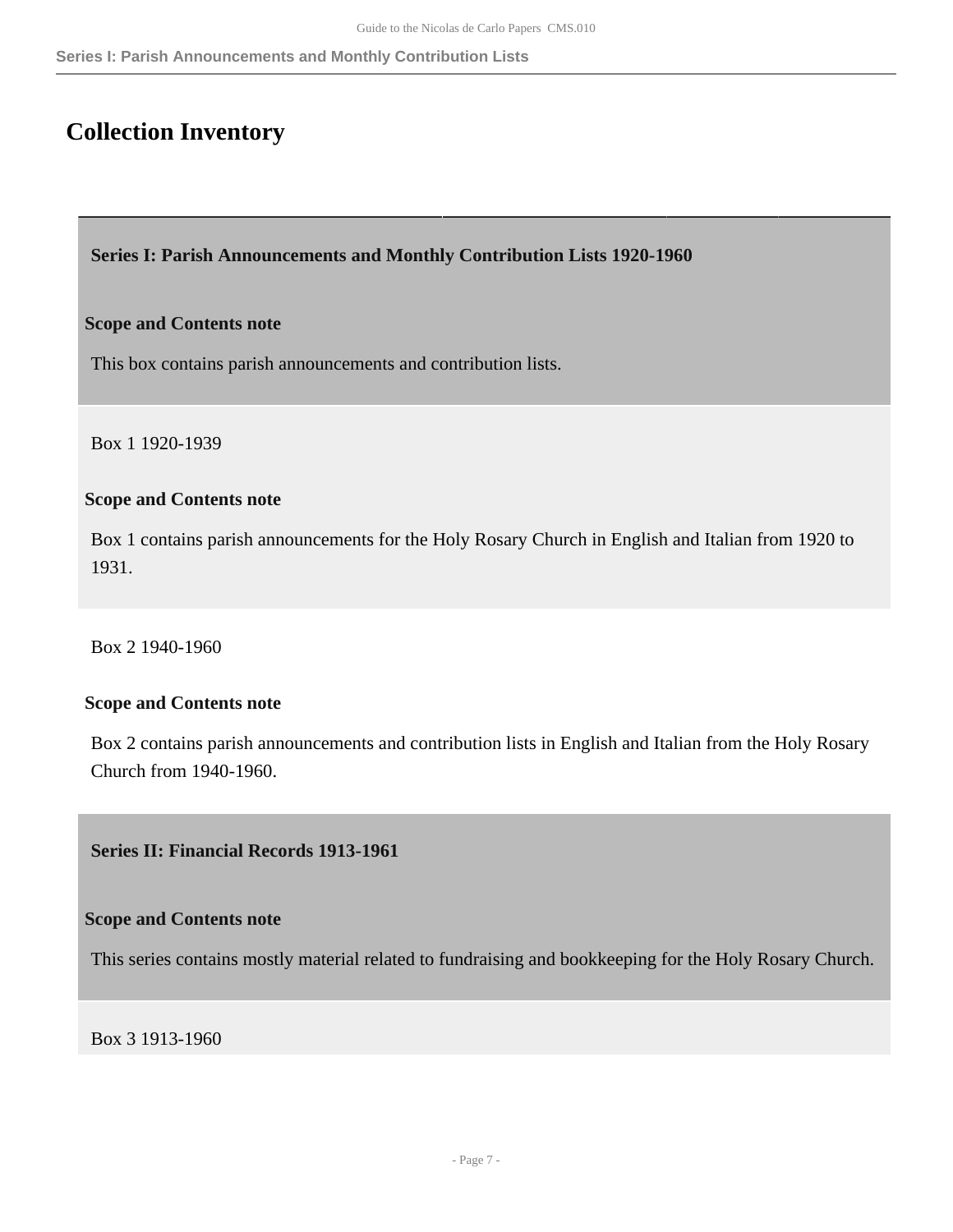**Series III: Files Relating to Holy Rosary Church Activities and Reverend d...**

#### **Scope and Contents note**

This box contains parish lists with names and addresses; contribution lists; parish fundraising functions; bills and receipts for the bell tower, rectory, and parish farm property; American Relief for Italy, Inc. warehouse receipts; and two parish account books covering the periods of 1913-1959 and 1954-1960.

Box 4 1942-1961

#### **Scope and Contents note**

This box contains parish checkbook stubs from 1942-1961.

#### <span id="page-7-0"></span>**Series III: Files Relating to Holy Rosary Church Activities and Reverend de Carlo 1883-1960**

#### **Scope and Contents note**

This series is more varied in nature, in contains a significant amount of correspondence with de Carlo about the church, sermons by de Carlo, photographs of the church, books, pamphlets, and clippings.

#### Box 5 1907-1958

#### **Scope and Contents note**

This box contains photocopies of programs of parish social affairs; printed documents; letter campaign protesting the National Catholic Welfare Conference's *Bulletin* article: "What's Worth more than a Boy"; parish dramatic production materials; letters from Bozzano and Figli (sculptors) in Pietrasanta, Italy; letters acknowledging receipt of Parish Jubilee Publications; letters regarding Italian prisoners of war in the United States; letters regarding appeals and acknowledgements of gifts; letters about shipments of food and clothes; letters from Cossio (Bishop of Recanati-Loreto); letters from orphans at Tata Giovanni Orphanage in Rome; letters from Professor Giovanni Battista Nicola (from the Instituto Giuseppe Toniolo); and materials about the disposition of the Catherine Scagnelli Estate. The majority of the correspondence is to de Carlo.